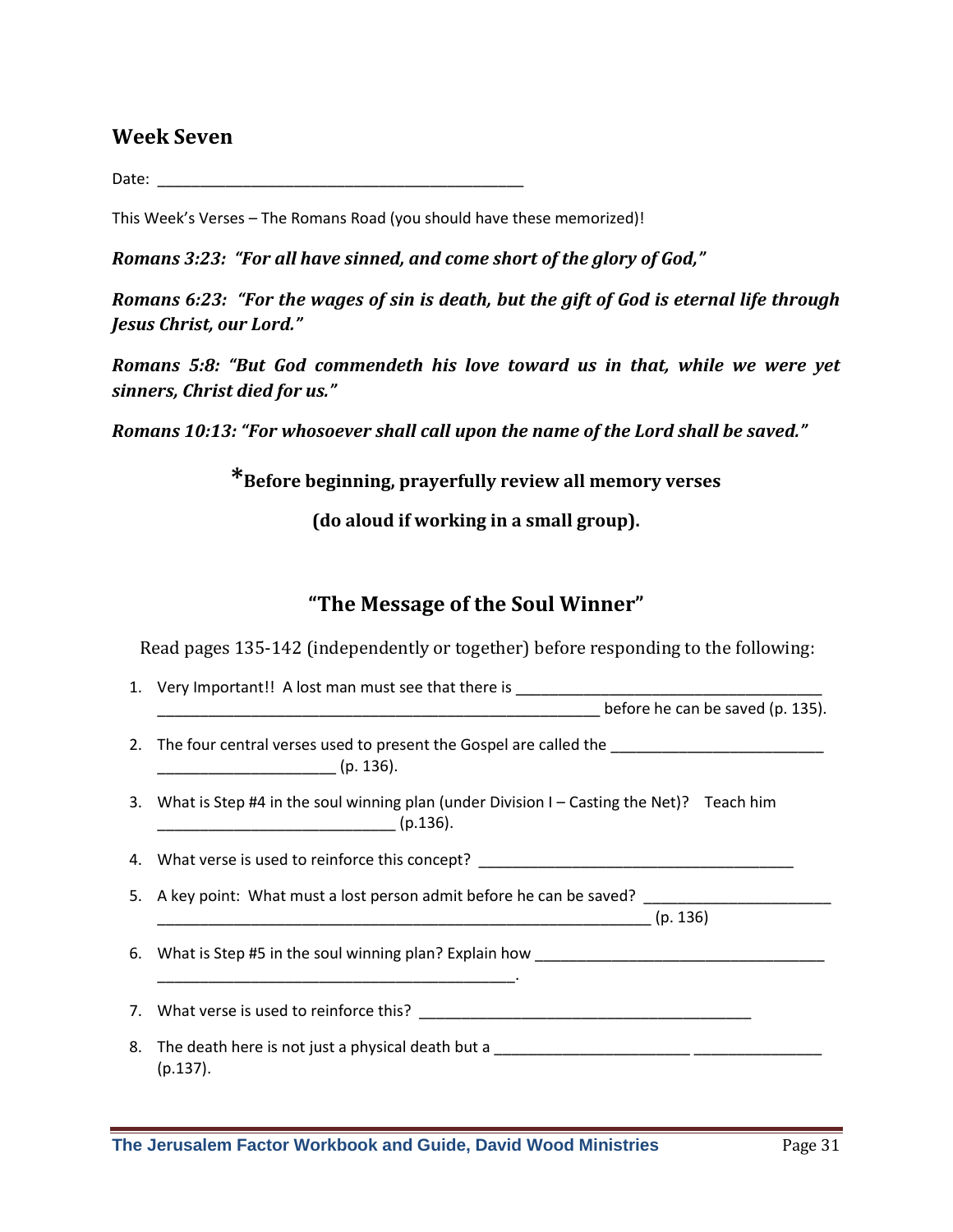|  | 9. A person MUST realize that there is absolutely ________________________he can do to                                       | before salvation can occur (p. 138). |
|--|------------------------------------------------------------------------------------------------------------------------------|--------------------------------------|
|  | 10. In other words, our prospects must see themselves _______________________before we can try to<br>get them saved (p.139)! |                                      |
|  | 11. What is Step #6 in the soul winning plan? Teach him that                                                                 |                                      |
|  |                                                                                                                              | $(p. 139)$ .                         |
|  |                                                                                                                              |                                      |
|  | 13. What is step #7 in the soul winning plan? Teach him that if                                                              |                                      |
|  |                                                                                                                              | $(p. 139)$ .                         |
|  | 14. What verse is used to reinforce this?                                                                                    |                                      |
|  | 15. We are to watch out for questions that are unrelated to winning this person. According to page                           |                                      |

141, salvation precedes \_\_\_\_\_\_\_\_\_\_\_\_\_\_\_\_\_\_\_\_\_\_\_\_\_\_\_ in the things of God.

#### **TOOLBOX!! – LET'S APPLY THIS RIGHT NOW!**

- $\triangleright$  Read page 142 very short! (Repetition).
- $\triangleright$  As you go through this next week, work on the following:
	- o Practice reading a verse aloud to someone and then read it again, only much more slowly. Get used to reading all verses aloud during a Gospel presentation!

# **"Drawing the Net"**

Read pages 142-149 (independently or together) before responding to the following:

- 1. Why do most of us drop the ball after Step #7? We show someone how to be saved but don't  $(p. 142)$ .
- 2. According to page 143, most of us are confident when it comes to bringing up the subject of \_\_\_\_\_\_\_\_\_\_\_\_\_\_\_\_\_\_\_\_\_\_\_\_\_\_\_\_\_, but we stop without actually giving the person the
- 3. After hearing the Gospel, the prospect needs to ACT upon what he has \_\_\_\_\_\_\_\_\_\_\_\_\_\_\_\_ (p. 144).
- 4. What is Step #8 in the soul winning plan (falls under Division II, Drawing the Net)? Have him  $while$

\_\_\_\_\_\_\_\_\_\_\_\_\_\_\_\_\_\_\_\_\_\_\_\_\_\_\_\_\_\_\_\_\_\_\_\_\_\_\_\_\_\_\_\_\_\_\_\_\_\_\_\_\_\_\_\_.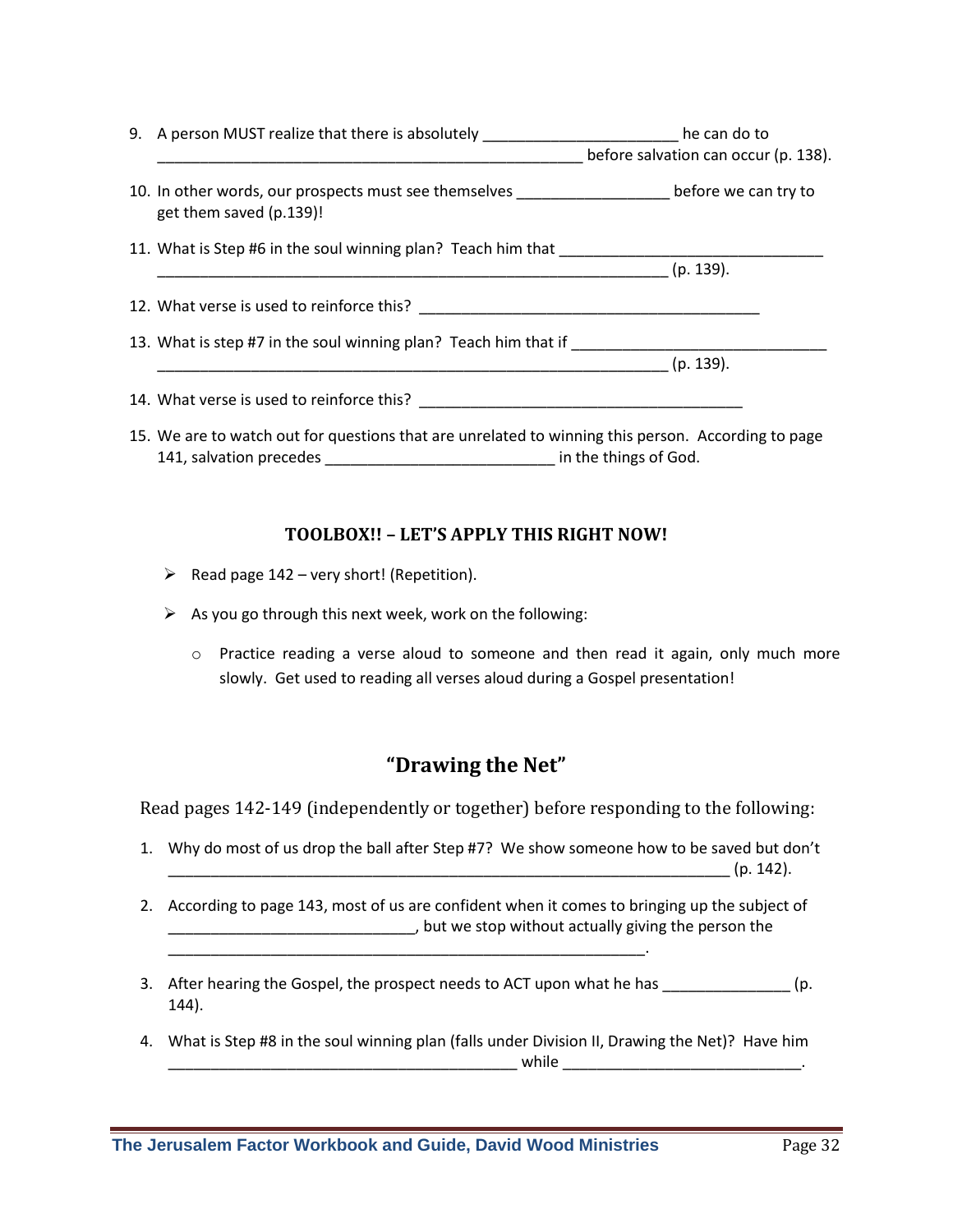| 5. | What do we NOT say after we finish our simple prayer? __________________(p. 145)                               |  |  |
|----|----------------------------------------------------------------------------------------------------------------|--|--|
| 6. | What is a great question to use at this point, (WHILE YOUR HEADS ARE STILL BOWED IN PRAYER)                    |  |  |
|    |                                                                                                                |  |  |
|    |                                                                                                                |  |  |
|    | 7. What is Step #9 in the soul winning plan? With heads still bowed, ask him to ______________                 |  |  |
|    |                                                                                                                |  |  |
| 8. | What do we do in Step #10, after he has repeated the prayer (p. 146)? We seek ________________________________ |  |  |
| 9. | What is a good outward, physical sign to make sure the person did accept Christ? Ask him to                    |  |  |
|    |                                                                                                                |  |  |
|    |                                                                                                                |  |  |
|    | 11. What are the two main points under "Drawing the Net" that need to be reaffirmed?                           |  |  |
|    |                                                                                                                |  |  |
|    | ٠                                                                                                              |  |  |
|    | 12. Write the two other helpful tips when dealing with someone (p. 148):                                       |  |  |
|    | ٠                                                                                                              |  |  |
|    |                                                                                                                |  |  |
|    |                                                                                                                |  |  |

#### **TOOLBOX!! – LET'S APPLY THIS RIGHT NOW!**

- Read pages 149 & 150 (Isolation).
- > Memory Verse: Acts 4:12
- $\triangleright$  As you go through this next week, meditate on the following:
	- o We need to know when someone needs to be separated from everyone in order to fully hear the Gospel presentation.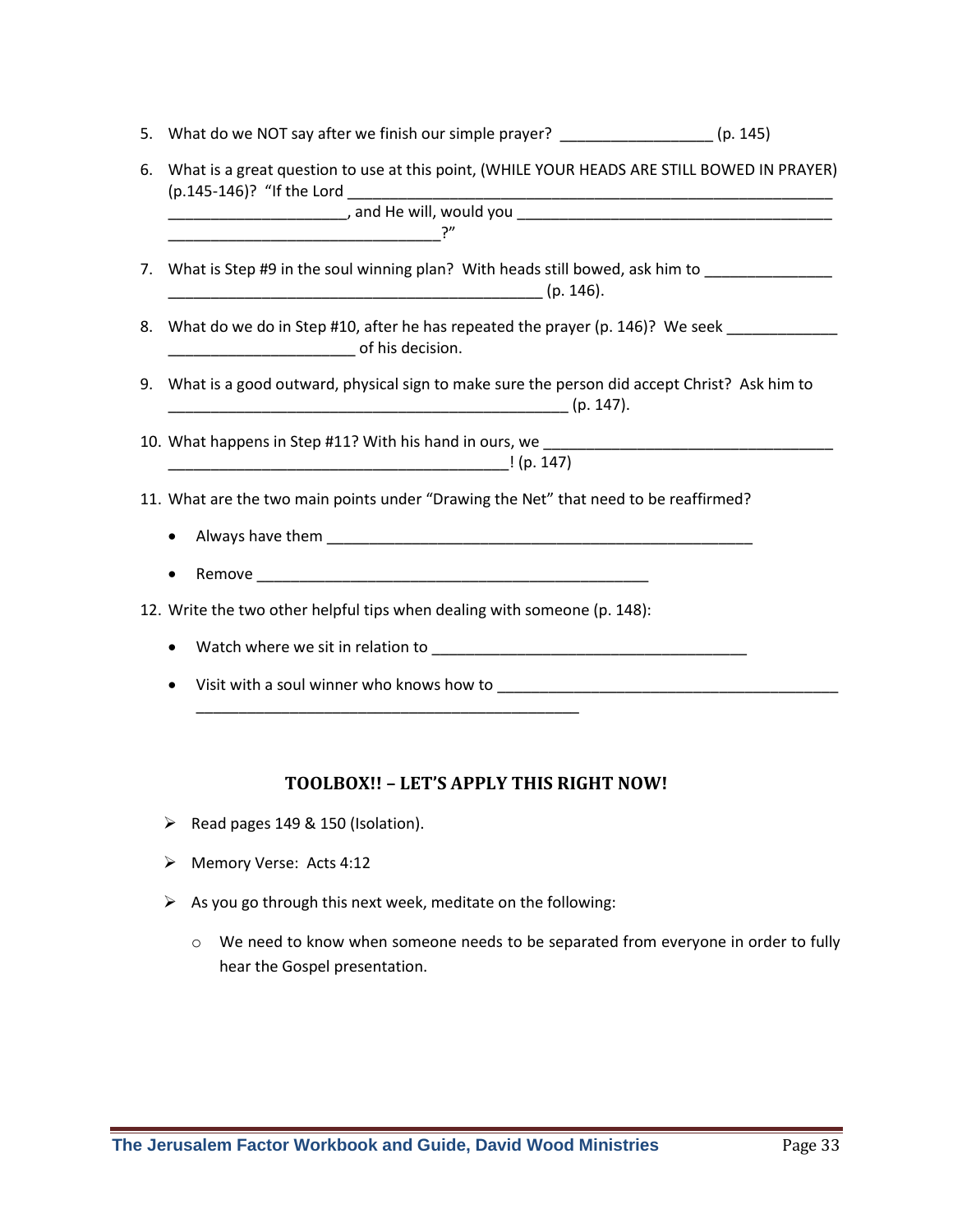## **Supplemental Reading and Activities: (To be done over the next week)**

#### **Week Seven: (Homework)**

Read Acts 4: 1-21, The first persecution, Peter's answer, the Sanhedrin threatens.

\_\_\_\_\_\_\_\_\_\_\_\_\_\_\_\_\_\_\_\_\_\_\_

- a. What was it that the disciples were saying to the people that was upsetting the Priests and the Sadduccees (v. 2)?
- b. Even though they were put in prison for preaching, how many men believed (v. 4)?
- c. What happened before Peter addressed all of the rulers, scribes, and elders the next day  $(v. 8)$ ? He was filled
- d. How does Peter use the man they healed in chapter 3, who was still with them and was also preaching, as an example (v. 10, 11)? \_\_\_\_\_\_\_\_\_\_\_\_\_\_\_\_\_\_\_\_\_\_\_\_\_\_\_\_\_\_\_\_\_\_

### *(Please note here that this man from chapter 3 had been won to Christ, baptized, and taught to do for others what Peter did for Him – The Great Commission in Action!*

\_\_\_\_\_\_\_\_\_\_\_\_\_\_\_\_\_\_\_\_\_\_\_\_\_\_\_\_\_\_\_\_\_\_\_\_\_\_\_\_\_\_\_\_\_\_\_\_\_\_\_\_\_\_\_\_\_\_\_\_\_\_\_\_\_\_

e. What did the Sanhedrin forbid Peter and others to do (v. 18)?

f. What was Peter and John's answer (v. 19, 20)?

g. The Sanhedrin could judge whether God would rather have them listen to\_\_\_\_\_\_ example to the contract of the control of the control of the cannot but  $\cdot$  . The contract of the control of the contract of the contract of the contract of the contract of the contract of the contract of the contract of

h. What happened after they threatened them a little more?

i. Why did they do this? \_\_\_\_\_\_\_\_\_\_\_\_\_\_\_\_\_\_\_\_\_\_\_\_\_\_\_\_\_\_\_\_\_\_\_\_\_\_\_\_\_\_\_\_\_\_\_\_\_

Review your Memory Verses:

- Week One: Matthew 28: 19,20 & Mark 16:15
- Week Two: Matthew 4:19, Ecclesiastes 9:10 & Philippians 4:13
- Week Three: Isaiah 55:11, Jude 22, I Corinthians 3:8 & James 5:16
- Week Four: Psalms 89:47, Psalms 90:12, & II Timothy 4:2
- Week Five: Romans 3:23 & Romans 6:23
- Week Six: Romans 5:8, Romans 10:13, & Ephesians 2:8
- Week Seven: Acts 4:12